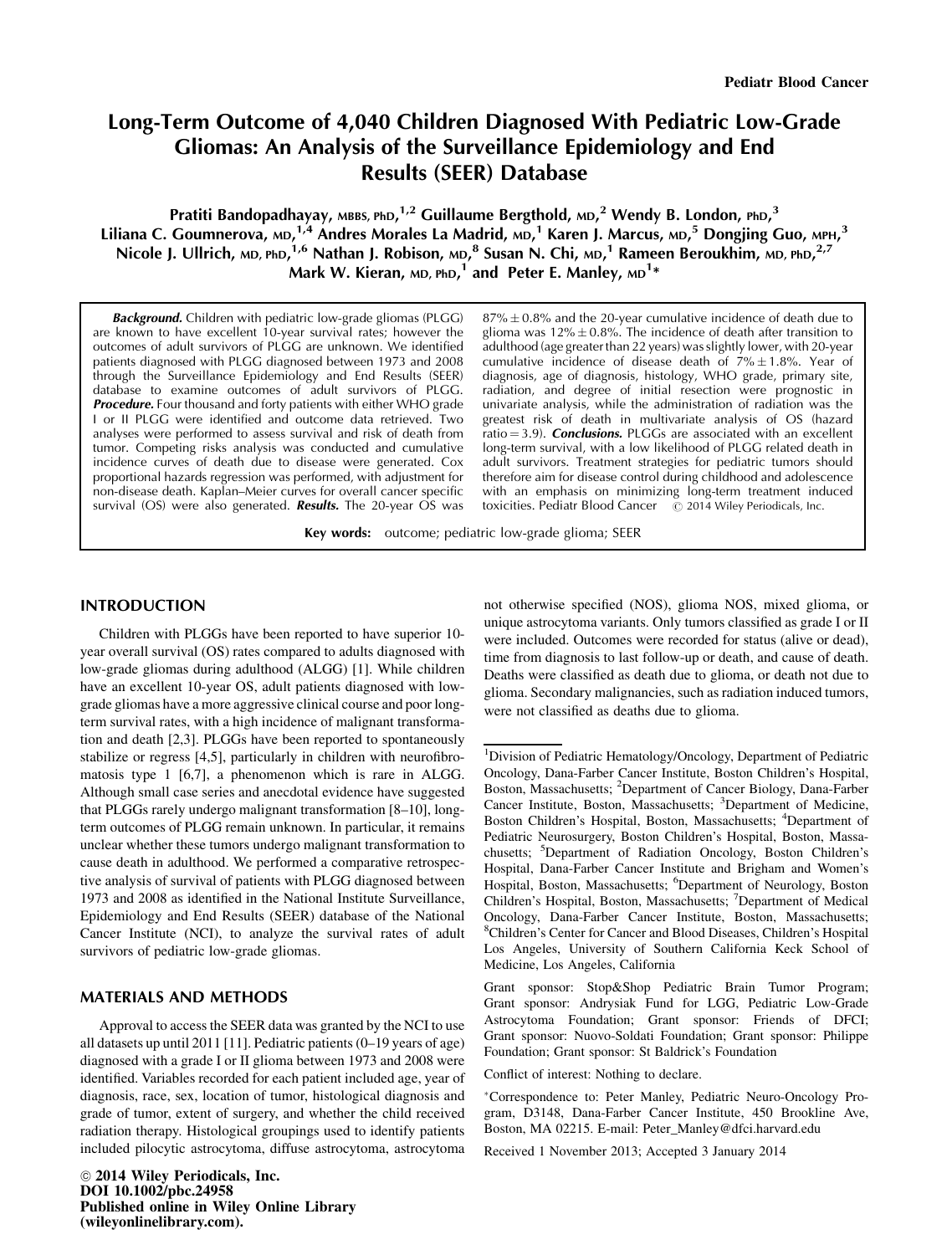#### 2 Bandopadhayay et al.

A competing risks analysis was conducted according to the methods of Pepe and Mori [12]. With adjustment for non-disease deaths, cumulative incidence curves of death due to disease were plotted for the overall cohort and for subgroups of each potential prognostic factor: age, sex, year of diagnosis, histology, WHO grade of differentiation, primary site, extent/type of radiation therapy, and degree of initial resection. The prognostic ability of the factors was tested using a Cox proportional hazards regression model (univariate and multivariate) for competing risks, according to Rosthoj et al. [13], with adjustment for nondisease death. This method allows for separate estimation/ quantification of (i) risk for death due to disease; and (ii) risk for death from non-disease causes. Kaplan–Meier curves of OS were generated to determine overall survival including all causes of death. Cancer specific survival was performed by generating Kaplan–Meier curves including glioma related deaths. Nondisease deaths were censored [3].

To compare the risk of death from disease prior to transition to adulthood (age 22 years) versus after transition to adulthood, a timedependent covariate for the occurrence of a patient's 22nd birthday was included in the Cox model. The age of 22 was chosen to allow for the examination of the natural history of PLGG after the age at which the majority of brain maturation during the transition from adolescence to adulthood has been completed [14].

#### RESULTS

A total of 4,040 patients aged  $\leq$ 19 years of age (median age at diagnosis: 9 years, range 0–19 years) at time of diagnosis of a PLGG between 1973 and 2008 were identified (Table I). The 30-year OS of the 4,040 patients was  $74.8\% \pm 2\%$ , including all causes of death. We were unable to determine progression-free survival from the available data. Of the 4,040 patients, 347 patients died as a result of PLGG and 78 patients died of other causes. Cause of death was unknown in 17 patients. Median time of follow-up was 6.9 (0–36.5) years. Importantly, the cohort included 875 patients with at least 15 years of follow-up from diagnosis.

The Kaplan–Meier estimate of overall cancer specific OS at 20 years was  $87\% \pm 0.8\%$  (Fig. 1A), and the 20-year overall survival of the 875 patients for which there was at least 15 years follow-up was  $92\% \pm 3\%$  (Fig. 1B). Pepe–Mori 20-year cumulative incidence of death due to disease was  $12\% \pm 0.8\%$  (Fig. 1C). We examined the overall survival of adult survivors of pediatric lowgrade gliomas by calculating OS after transition to adulthood. This analysis included children diagnosed with all subtypes of PLGG. After reaching adulthood (defined as age 22), survivors of PLGG (including all histological subtypes) had a 30-year OS of  $93\% \pm 1.7$ (Fig. 1D). These patients had a 20-year cumulative incidence of death due to disease of  $7\% \pm 1.8\%$  (Fig. 1E). For patients prior to reaching their 22nd birthday, the risk of death due to disease is slightly higher (HR = 1.37,  $P = 0.24$ ) than the risk of death from any cause (HR  $= 1.20$ , *P*-value  $= 0.40$ ) in comparison to patients after age 22 years, though not significantly higher in either case.

Univariate analysis of risk of death identified age <2 years at diagnosis ( $P < 0.0001$ , Fig. 2A), year of diagnosis between 1970 and 1989 ( $P < 0.0001$ , Fig. 2B), histology other than pilocytic astrocytoma ( $P < 0.0001$ , Fig. 2C), tumor site other than cerebellum ( $P < 0.0001$ , Fig. 2D) and WHO grade II ( $P < 0.0001$ , Fig. 2E) as prognostic of increased risk of death. There was no significant TABLE I. Demographics of Pediatric Patients in Cohort

| Category                   | Number $(\%)$ |
|----------------------------|---------------|
| Gender                     |               |
| Male                       | 2,059(51)     |
| Female                     | 1,981 (49)    |
| Age (median)               | 9 years       |
| Histology                  |               |
| Pilocytic astrocytoma      | 2,648 (65)    |
| Astrocytoma NOS            | 841 (21)      |
| NOS grade I                | 227           |
| NOS grade II               | 614           |
| Diffuse astrocytoma        | 260 (6)       |
| Glioma NOS (total)         | 189(5)        |
| Grade I                    | 68            |
| Grade II                   | 121           |
| Mixed glioma (total)       | 75(2)         |
| Grade I                    | 16            |
| Grade II                   | 59            |
| Unique astrocytoma variant | 27(1)         |
| Grade I                    | 12            |
| Grade II                   | 15            |
| Grade (all histologies)    |               |
| Grade I                    | 2,971 (74)    |
| Grade II                   | 1,069(26)     |
| Location                   |               |
| Supratentorial             | 1,264 (31)    |
| Ventricular                | 189 (5)       |
| Cerebellum                 | 1,170 (29)    |
| <b>Brainstem</b>           | 504 (12)      |
| Overlapping or NOS         | 718 (18)      |
| Spinal cord                | 195(5)        |
| Extent of resection        |               |
| No resection               | 373 (9)       |
| <b>Biopsy</b>              | 9(0.2)        |
| Subtotal resection         | 1,769 (44)    |
| Gross total                | 1,094(27)     |
| Not otherwise specified    | 593 (15)      |
| Unknown                    | 202(5)        |
| Radiation                  |               |
| No radiation therapy       | 3,235(80)     |
| Radiation therapy          | 736 (18)      |
| Unknown                    | 69(2)         |
| Number of deaths           | 442 (11)      |
| PLGG                       | 347           |
| Non-PLGG                   | 78            |
| Unknown                    | 17            |

difference in overall survival between children who had a gross total surgical resection and children with residual disease  $(P = 0.4,$ Fig. 2F).

We performed a multivariate Cox model analysis (Table II) and identified an increased risk of cancer-specific death in children who were treated with radiation therapy  $(HR = 3.9, P < 0.0001)$ . Children who did not have cerebellar disease  $(HR = 2.3,$  $P < 0.0001$ ) or had non-pilocytic astrocytoma histology (HR = 2.2,  $P < 0.0001$ ) also had increased risk of disease-related death. Despite this, children with all histological subtypes of pediatric low-grade gliomas still had an excellent long-term overall survival (Fig. 3). Children who were less than 2 years of age had greater risk of disease-related death compared to older children  $(HR = 2,$  $P < 0.0001$ ). Although not significant on univariate analysis, patients with subtotal or no resection had a small but statistically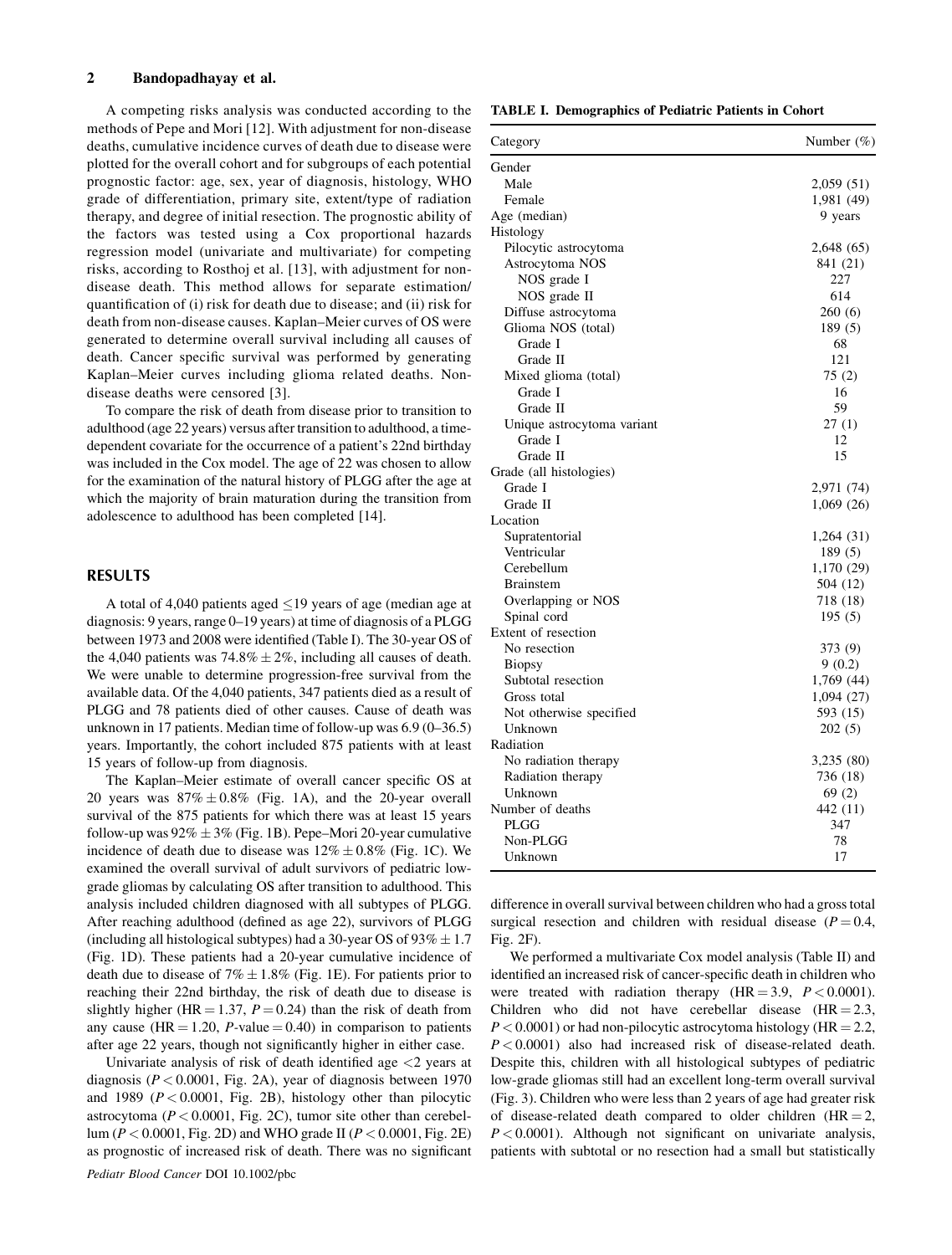

Fig. 1. Adult survivors of pediatric low-grade gliomas have excellent overall survival with low rates of mortality after patients transition into adulthood. A: Kaplan–Meier overall survival curve of patients with PLGG including only tumor related deaths. B: Kaplan–Meier overall survival curve of patients for which there is at least 15 years of follow-up. C: Pepe–Mori cumulative incidence of tumor specific death curve of patients diagnosed with PLGG. D, A: Kaplan–Meier overall survival curve of patients with PLGG showing survival starting from the patient's 22nd birthday. E: Pepe–Mori cumulative incidence of tumor specific death curves of patients starting from patient's 22nd birthday.

significant increase in risk of disease-related death compared to those with total resection on multivariate analysis ( $HR = 1.5$ , 95%) CI: 1.01, 2.1,  $P = 0.04$ ).

Treatment with radiation therapy was an adverse prognostic factor. Regardless of the extent of surgical resection, children who were treated with radiation therapy had a worse OS and greater risk of disease death compared to those that were not treated with radiation therapy  $(HR = 3.9, P < 0.0001;$  Fig. 4, respectively). Within each treatment group (radiation or no radiation), there was no difference in OS or cumulative incidence of disease death in children who had received a gross total resection in comparison to children who had residual tumor. Further, children in whom only a subtotal resection was achieved but did not undergo radiation had a significantly superior outcome compared to children who had a gross total resection but treated with radiation. The hazard ratio of death due to glioma in patients who were treated with radiation was 3.9 (P-value < 0.0001). Data were not available in the SEER database to permit a determination of the incidence of radiationinduced secondary malignancies; however the hazard ratio of death due to non-glioma related causes of 2.4 (P-value  $= 0.0006$ ) in patients treated with radiation suggests that radiation-induced mortality may have accounted for some of the deaths that were not directly due to glioma.

The risk of death due to disease was slightly higher for patients before age 22 compared to after age 22 (hazard ratio  $= 1.37$ ), although not statistically significant ( $P = 0.24$ ). The risk of death from any cause was slightly higher for patients before age 22 compared to after age 22 (hazard ratio  $= 1.20$ ), although not Pediatr Blood Cancer DOI 10.1002/pbc

statistically significant ( $P = 0.40$ ). Within the group that had received radiation, the hazard ratio of dying from causes all causes compared to patients less than 22 years of age was 1.59 (Pvalue  $= 0.1$ ) and from tumor 1.74 (*P*-value  $= 0.1$ ).

### **DISCUSSION**

Our outcome analysis is the largest ever reported for very longterm survivors of PLGGs, and confirms the excellent prognosis of PLGG. While it is known that patients with PLGGs have superior 5 and 10-year OS [15,16] the data presented here confirm for the first time that adult survivors of pediatric disease have a low incidence of glioma related death. Importantly this highlights that PLGGs are very unlikely to undergo malignant transformation resulting in tumor-related death, which contrasts with the natural history of ALGGs [1,3]. Further, the data show that children who are treated with radiation therapy, regardless of their surgical status, have significantly inferior outcomes compared to those children who are not treated with radiation therapy.

We have found that children who were treated with radiation had inferior outcomes. It is however important to acknowledge that it is difficult to determine from the SEER data how much of this is due to radiation itself and how much is a reflection of selection bias. While some degree of selection bias is likely, the finding that children in whom a gross total resection was achieved and were irradiated had an inferior outcome compared to those children with a subtotal resection who were not irradiated suggests that radiation induced mortality (rather than PLGG related mortality) also accounts for a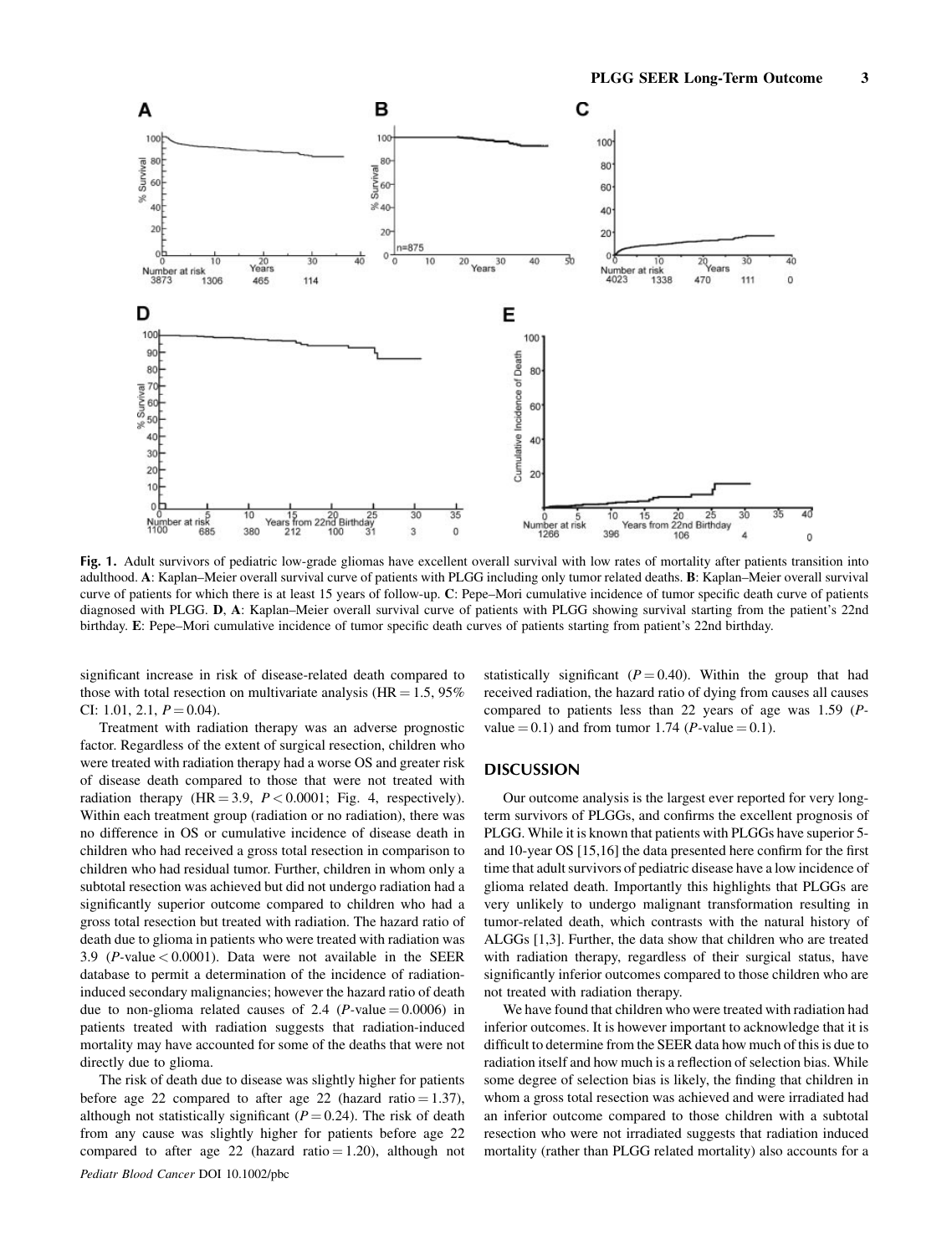

Fig. 2. Pepe–Mori cumulative incidence of death curves depicting univariate analysis including A, age at diagnosis B, year of diagnosis C, histology **D**, location of primary tumor **E**, grade and **F**, extent of resection. Number of patients at each time point are shown below.

number of these deaths. The HR of dying from disease after radiation was 3.9 and the HR of dying from non-glioma related disease after radiation was 2.4. These data suggest that the observed increased in mortality in children treated with radiation therapy is Pediatr Blood Cancer DOI 10.1002/pbc

likely to be a combination of both selection bias (i.e., children with harder to control disease are more likely to have received radiation) and radiation induced mortality, such as the increased risk for secondary malignancies and vasculopathy. Due to the inherent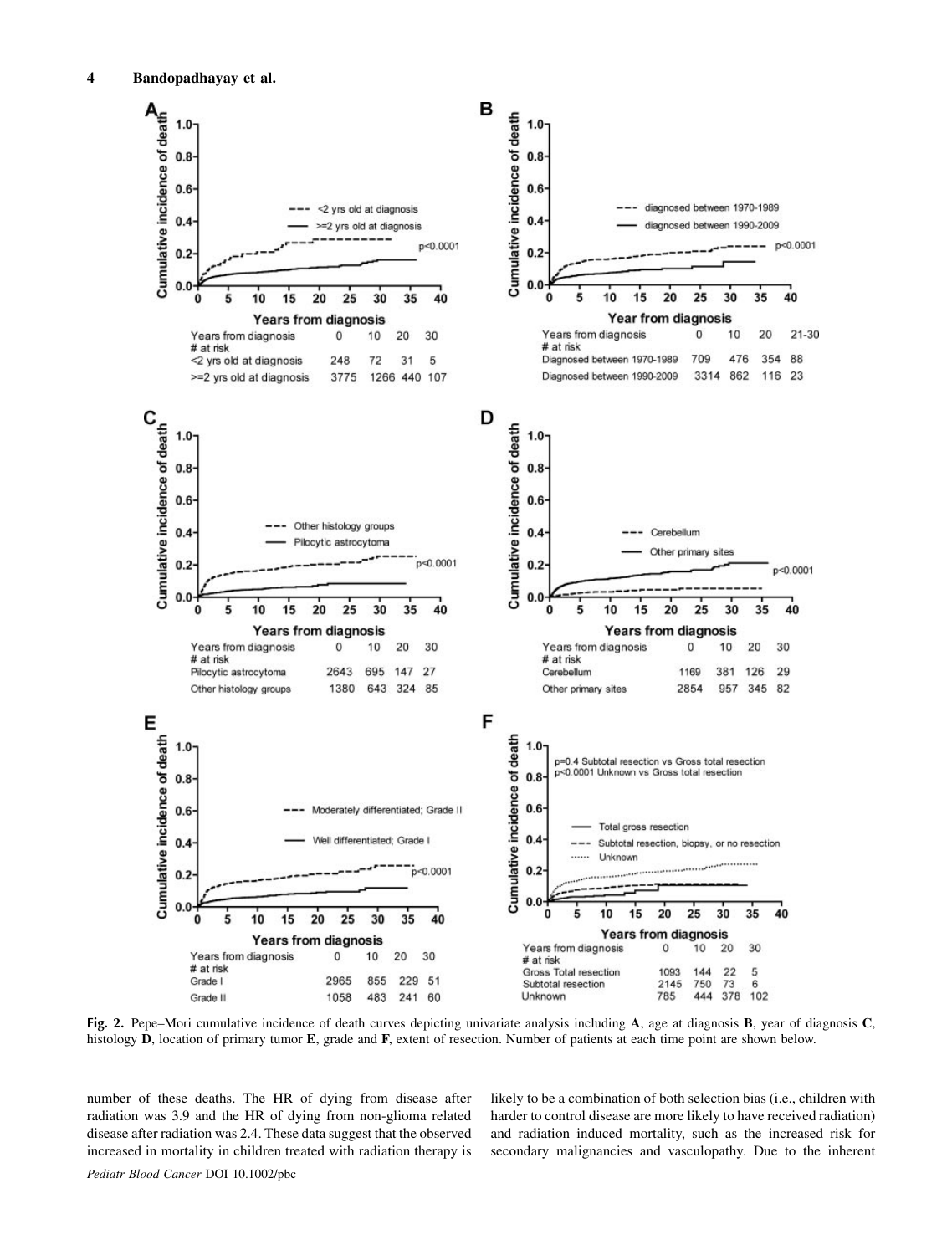| Factor (reference level)                                            | Death due to disease |            | Death from non-disease causes |            |
|---------------------------------------------------------------------|----------------------|------------|-------------------------------|------------|
|                                                                     | HR (95% CI)          | $P$ -value | $HR (95\% CI)$                | $P$ -value |
| Beam radiation, with or without implants or isotopes (no radiation) | 3.9(3.0, 4.9)        | < 0.0001   | 2.4(1.4, 3.9)                 | 0.0006     |
| Degree of radiation unknown (no radiation)                          | 3.1(1.7, 5.8)        | 0.0003     | NA                            | 1.0        |
| Primary site (cerebellum)                                           | 2.3(1.6, 3.2)        | < 0.0001   | <b>NA</b>                     | 1.0        |
| Histology group (pilocytic astrocytoma)                             | 2.2(1.7, 2.8)        | < 0.0001   | <b>NA</b>                     | 0.05       |
| Age of diagnosis $(>2$ years old)                                   | 2.0(1.5, 2.8)        | < 0.0001   | 2.2(1.1, 4.5)                 | 0.03       |
| Subtotal resection, biopsy or no resection (total resection)        | 1.5(1.01, 2.1)       | 0.04       | 3.0(1.1, 8.6)                 | 0.04       |

TABLE II. Multivariate Analysis of Risk Factors in Patients With Pediatric Low-Grade Glioma

HR, hazard ratio (increased risk of death due to disease for the Factor in comparison to the reference level); CI, confidence interval.

limitations associated with SEER database, we are unable to determine the proportion of children who were treated with radiation after failing chemotherapeutic approaches.

GTR of PLGGs have been associated with superior event free and overall survival [16]. In the SEER cohort of PLGG we have found that children who do not have a GTR also have an excellent overall survival. This analysis included all histological subtypes of pediatric low-grade gliomas. Thus, the aim of surgery for these children should be to resect the maximal amount of tumor that can be safely resected while minimizing the risk of long-term neurological sequalae.

The overall long-term survival of patients diagnosed with PLGGs including all causes of death is superior to the outcomes of patients diagnosed with glioma as adults [3]. Our analysis, using two methodologies to examine disease-specific deaths of patients with PLGG, confirms that PLGG infrequently causes death in adult survivors. In fact, the risk of death decreases once patients reach adulthood.

Our study reports outcomes of grade II low-grade gliomas in a large SEER-based cohort of pediatric patients, and our finding of excellent overall survival in this cohort has important clinical implications. Many physicians have been concerned that residual grade II PLGGs may undergo malignant transformation later in life, and have thus advocated potentially morbid therapies including radical surgical resection and/or radiation therapy. However, in our series, the majority of children with grade II PLGGs also had excellent overall survival, and we did not observe increased rates of death with time as have been reported in low-grade gliomas that arise in adults, and which are prone to undergo malignant transformation.

Unfortunately, data to perform progression-free survival analysis are not available from the SEER database; however, the observation of a very low mortality in adult survivors supports the hypothesis that PLGG become stable, possibly quiescent as children transition into their early adult years. It is possible that loss of follow-up of adult survivors of PLGG may have affected outcome measures in this study and may result in under-estimation of overall survival as adult survivors who are well and not requiring medical assistance may not be captured in follow-up data while adult survivors who have disease recurrence and subsequent death are more likely to have been reported.

The confirmation that the majority of adult survivors of PLGG do not eventually succumb to their disease is an important



Fig. 3. Patients with all histological subtypes of PLGG have excellent very long-term overall survival. Kaplan–Meyer curves of outcomes of patients diagnosed with different histological subtypes of PLGG.

Pediatr Blood Cancer DOI 10.1002/pbc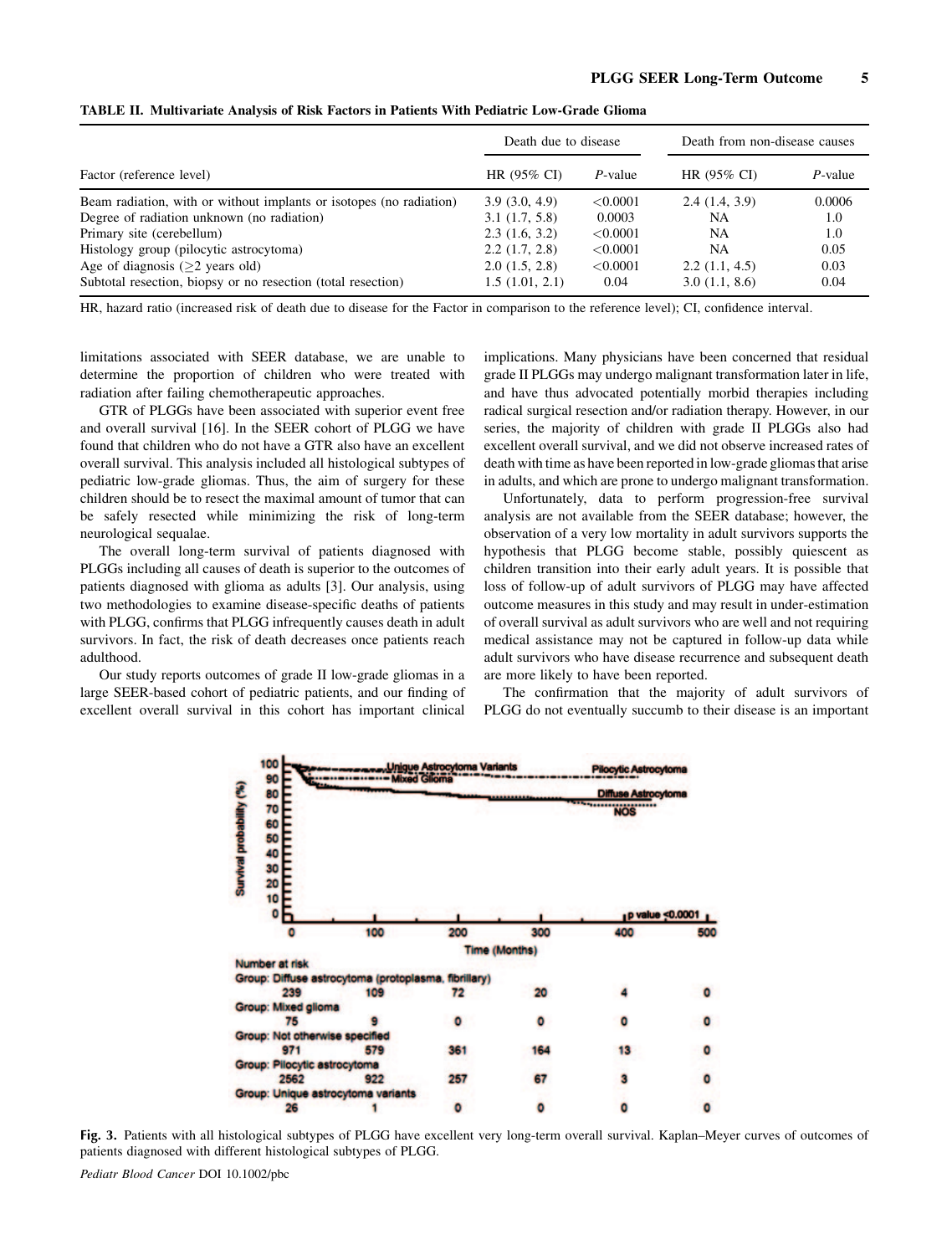#### 6 Bandopadhayay et al.



Fig. 4. Patients with PLGG who received radiation therapy have inferior overall survival compared to patients that did not receive radiation therapy. Kaplan–Meier overall survival curve of patients with PLGG including only tumor related deaths showing outcomes of children who received radiation therapy and extent of surgical resection. Patients with a STR who did not receive radiation (curve shown by black arrow) had a superior outcome than patients with a GTR who did receive radiation (curve shown by red arrow).

observation that must be taken into account when considering therapeutic options for children with low-grade gliomas. Given these children are expected to survive into adulthood, the aim of treatment should be to control disease and minimize long-term morbidity from both the tumor itself and treatment. This can be achieved with surgery if the tumor can be safely resected without resulting in neurological sequelae, chemotherapy or novel targeted therapeutic agents. Treatment strategies should aim to minimize treatment induced long-term morbidity such as those associated with radiation therapy, including neuro-cognitive deficits [17–20], hormone deficiencies and secondary malignancies [20,21]. Although some groups are currently using radiation therapy as firstline therapy [22], the data we present suggest that treatment with radiation therapy should be reserved for the small number of children in whom tumor control cannot be achieved with surgery, chemotherapy or targeted agents.

These data confirm that the natural history of PLGGs is distinct from their adult counterparts [1,3], and it is likely that this is a reflection of differences in the underlying biology of the tumors. Although histologically these tumors have the same characteristics in children and adults, the higher rate of genetic alterations observed in ALGGs compared to pediatric low-grade gliomas suggest a difference in genomic stability. While mutations of IDH [23] and p53 [24] are reported in ALGGs and predict malignant transformation, these are rare in their pediatric counterparts, which more commonly harbor alterations of BRAF [25–28]. While the propensity of ALGGs to slowly progress and undergo malignant transformation is secondary to the acquisition of driver mutations, it remains to be determined why PLGGs do not also acquire these alterations with time to cause transformation. It can be hypothesized that normal processes that guide development and maturation of the brain, for example, epigenetic processes, may cause PLGGs to become quiescent as children transition into adulthood. The factors that govern the stability of PLGG remain unknown.

There are limitations to the data obtainable from the SEERs database. In particular, the quality of the data extracted is dependent Pediatr Blood Cancer DOI 10.1002/pbc

on how the data are entered into the database, histology and radiology results have not been centrally reviewed, and interpretation of the grading of low-grade gliomas according to the current WHO classification can vary. The limitations of the WHO classification are highlighted by the finding that a significant proportion of PLGG in the SEER database are designated as "not otherwise specified," rather than given a distinct classification according to the WHO criteria. This suggests a need for better molecular markers to diagnose and stratify these gliomas. Further, it is possible that some of the tumors that have been designated as pediatric low-grade gliomas not otherwise specified may have represented higher-grade gliomas, thus accounting for the inferior survival of those children whose tumors could not be classified according to the WHO classification. This may have resulted in an over-estimation of the actual death rate of children with true lowgrade gliomas.

In addition, the SEER database lacks information about chemotherapy regimens that were used, and how many courses of chemotherapy children were treated with prior to radiation therapy. This information would have been important for those patients in whom a subtotal resection was achieved, in determining whether radiation therapy was used more frequently in tumors in which control had not been achieved with radiation therapy.

In conclusion, we show that PLGGs are not the cause of death in the majority of adult survivors and that patients diagnosed with PLGGs have excellent long-term survival. This holds true for both grade (I or II) and degree of resection (GTR or STR) in pediatric low-grade gliomas. Therapeutic strategies should be designed to provide tumor control while avoiding those that cause irreversible long-term toxicity should be avoided as patients can be expected to survive long into adulthood.

## ACKNOWLEDGMENTS

Support for this study included the Stop&Shop Pediatric Brain Tumor Program (PB, NR, SNC, MWK, PEM), Andrysiak Fund for